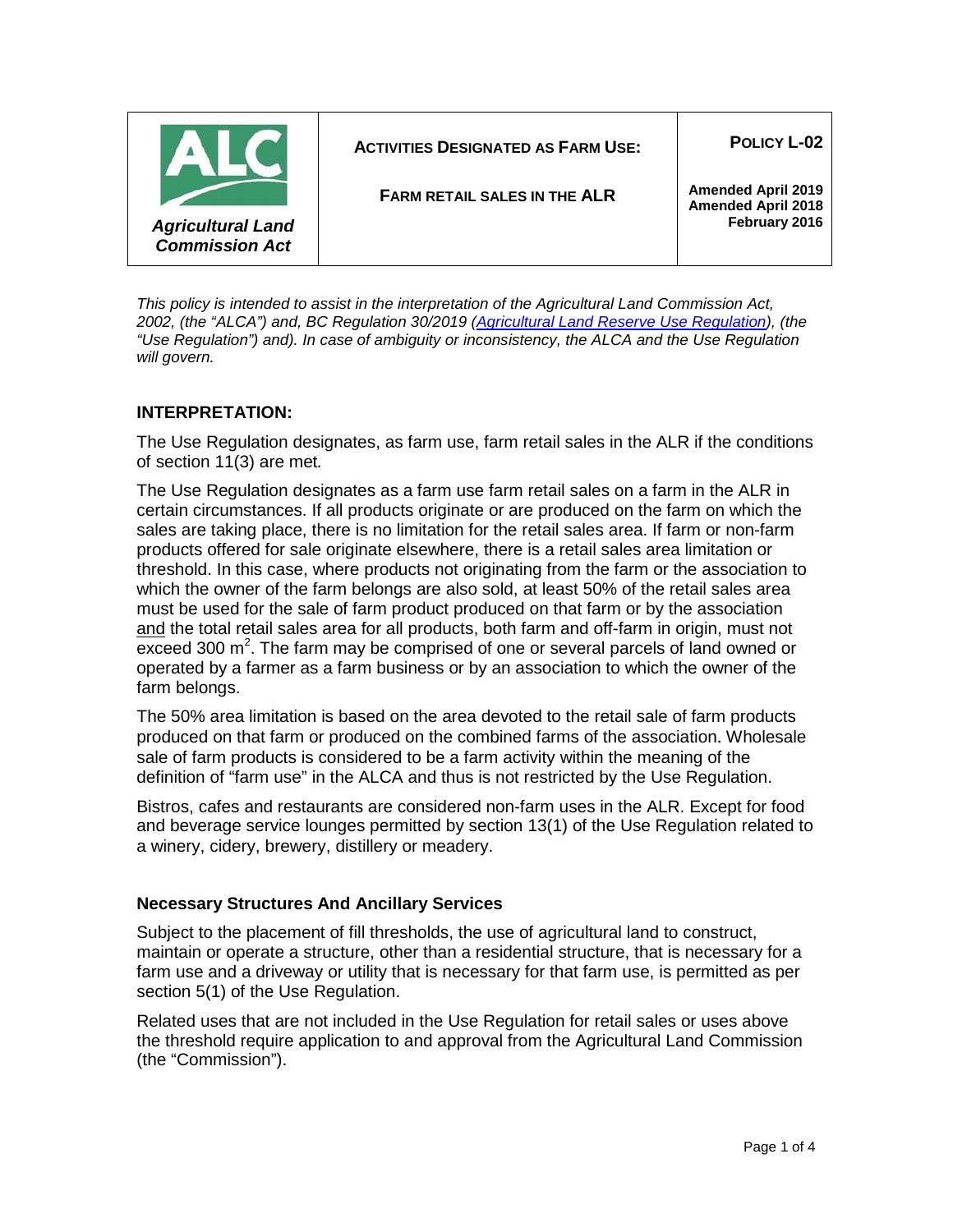# **Placement of Fill or Removal of Soil**

Except as otherwise permitted in section 35 of the Use Regulation, a person must not place Fill or undertake any action which results in the placement of Fill on any land in the ALR without a Notice of Intent (NOI) or Application approval.

The placement of Fill (or removal of soil) for the purpose of constructing or maintaining a structure for farm use is permitted without an NOI or Application approval if:

- 1. The total area from which soil is removed or fill placed is 1,000  $m<sup>2</sup>$  or less, and
- 2. If the location is in a flood plain, the resulting elevation does not exceed the minimum level required to satisfy Flood Protection Requirements.

If the removal of soil or placement of Fill does not meet the conditions in the Use Regulation, an NOI or a Soil or Fill Use Application approval is required before any activity can commence. See ALC Information Bulletin 07 – Soil or Fill Uses in the ALR.

The following materials are listed as prohibited fill and must not be used as fill in the ALR: construction or demolition waste - including masonry rubble, concrete, cement, rebar, drywall and wood waste; asphalt; glass; synthetic polymers (plastic); treated wood; and, unchipped lumber (Section 36, Use Regulation).

# **LOCAL GOVERNMENT:**

## **Bylaw Development**

Retail Sales buildings selling any farm products not produced on the farm are limited to 300  $\text{m}^2$ . There is no building threshold area in the Use Regulation for retail sales buildings selling 100% farm products produced on the farm, beyond the maximum 1,000  $\text{m}^2$  area for the removal of soil or placement of fill in section 35.

A local government may regulate these uses, for example by setting a maximum building area or maximum site coverage, but may not prohibit the uses, except through a farm bylaw approved by the Minister of Agriculture under section 552 of the *[Local Government](http://www.bclaws.ca/civix/document/id/complete/statreg/r15001_00)  [Act.](http://www.bclaws.ca/civix/document/id/complete/statreg/r15001_00)*

## **Building Permits**

When reviewing building permit applications, only structures that are necessary to a farm use are permitted in the ALR. Building permits for structures should not be issued unless the local government is satisfied that the structure is necessary for the farm use on the parcel.

### **TERMS:**

**farm retail sales** means the retail sale to the public of tangible farm products grown or raised on a farm or association to which the owner of the farm belongs, from that farm or farms and may include the sale of non-farm products as permitted by the Use Regulation.

**retail sales area** means the floor area or dedicated outside area on which the farm retail sales are taking place and includes areas used for retail purposes inside buildings (indoors) and areas outside buildings (outdoors). It does not include parking, driveways, office space, washrooms or areas for processing or farm product storage.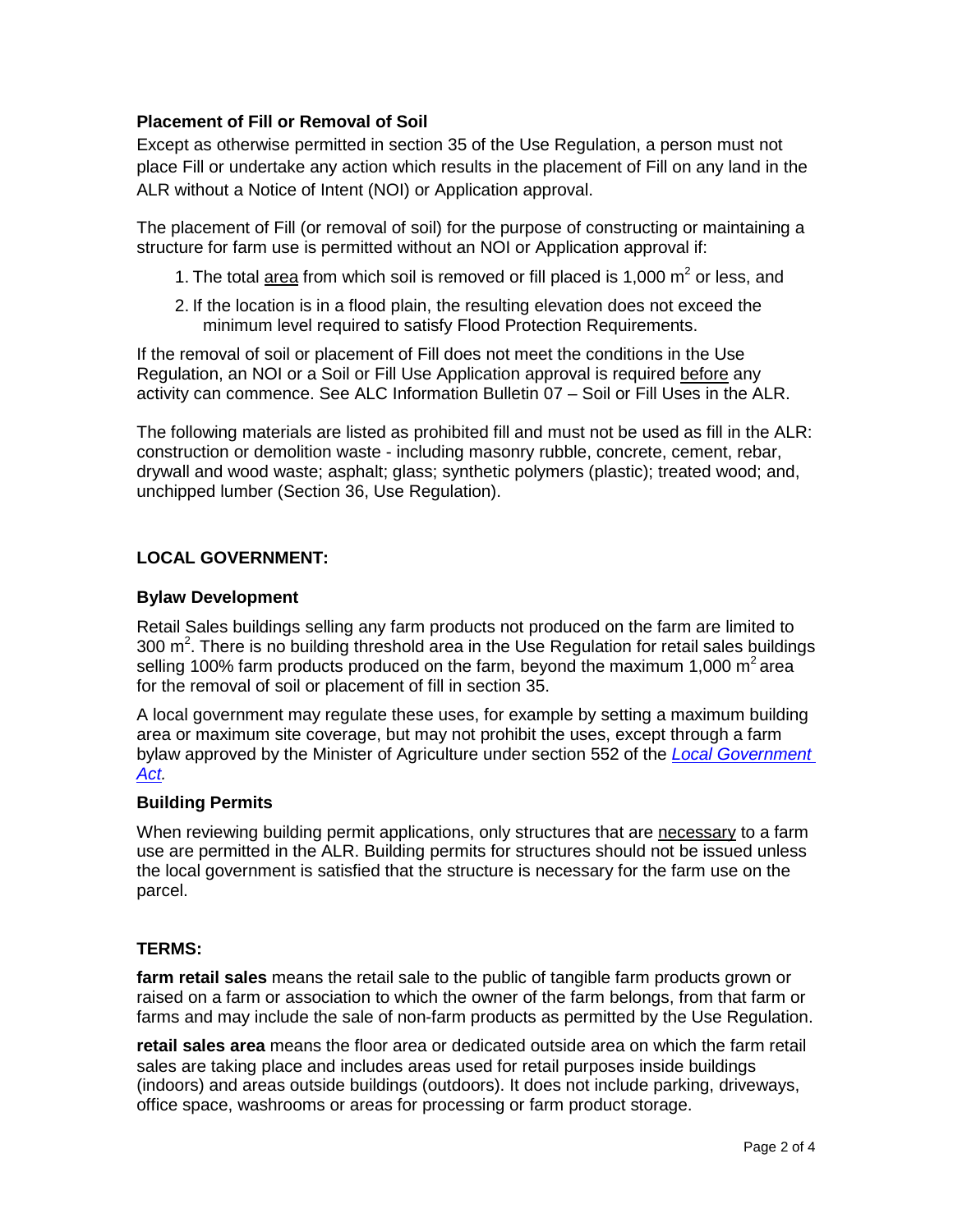**association** means an association as defined in the *Cooperative Association Act* which was incorporated for farm purposes*.*

Unless defined in this policy, terms used herein will have the meanings given to them in the ALCA or the Use Regulation.

### **REFERENCE:**

#### **Agricultural Land Reserve Use Regulation (BC Reg. 30/2019), Sections 1, 3, 4 ,5(1), 11(3), 35(a), and 36.**

#### **Definitions**

*Section 1 In this regulation:*

*"farm product" means a commodity that is produced from a farm use but does not include water.* 

#### **If farming extends over multiple parcels**

*Section 3 Unless a contrary intention appears, a reference to a use of agricultural land includes all of the agricultural land on which a single farm operation is conducted, regardless of*

*(a) whether activities are conducted over one parcel or multiple parcels, or*

*(b) whether, in the case of multiple parcels, the parcels are adjacent.*

#### **Farm uses that may not be prohibited**

*Section 4 The farm uses referred to in this Part may not be prohibited*

- *(a) by a local government enactment except a bylaw under section 552 [farming area bylaws] of the [Local Government Act,](http://www.bclaws.ca/civix/document/id/complete/statreg/96323_00) or*
- *(b) by a first nation government law, if the activity is conducted on settlement lands.*

#### **Necessary structures and ancillary services**

*Section 5 (1) Subject to any limits and conditions set out in this Part, the use of agricultural land to construct, maintain or operate any of the following is designated as a farm use and may not be prohibited as described in section 4:*

- *(a) a structure, other than a residential structure, that is necessary for a farm use;*
- *(b) a driveway or utility that is necessary for a farm use*

#### **Farm products**

*Section 11(3) The use of agricultural land for conducting farm retail sales is designated as a farm use and may not be prohibited as described in section 4 if*

- *(a) all of the farm product offered for sale are produced on that agricultural land, or*
- *(b) the area used for all retail sales meets both of the following conditions:*
	- (*i*) the total area, both indoors and outdoors, does not exceed 300  $m^2$ ;
	- *(ii) at least 50% of that area is limited to the sale of farm products produced either on that agricultural land or by an association to which the owner of the agricultural land belongs.*